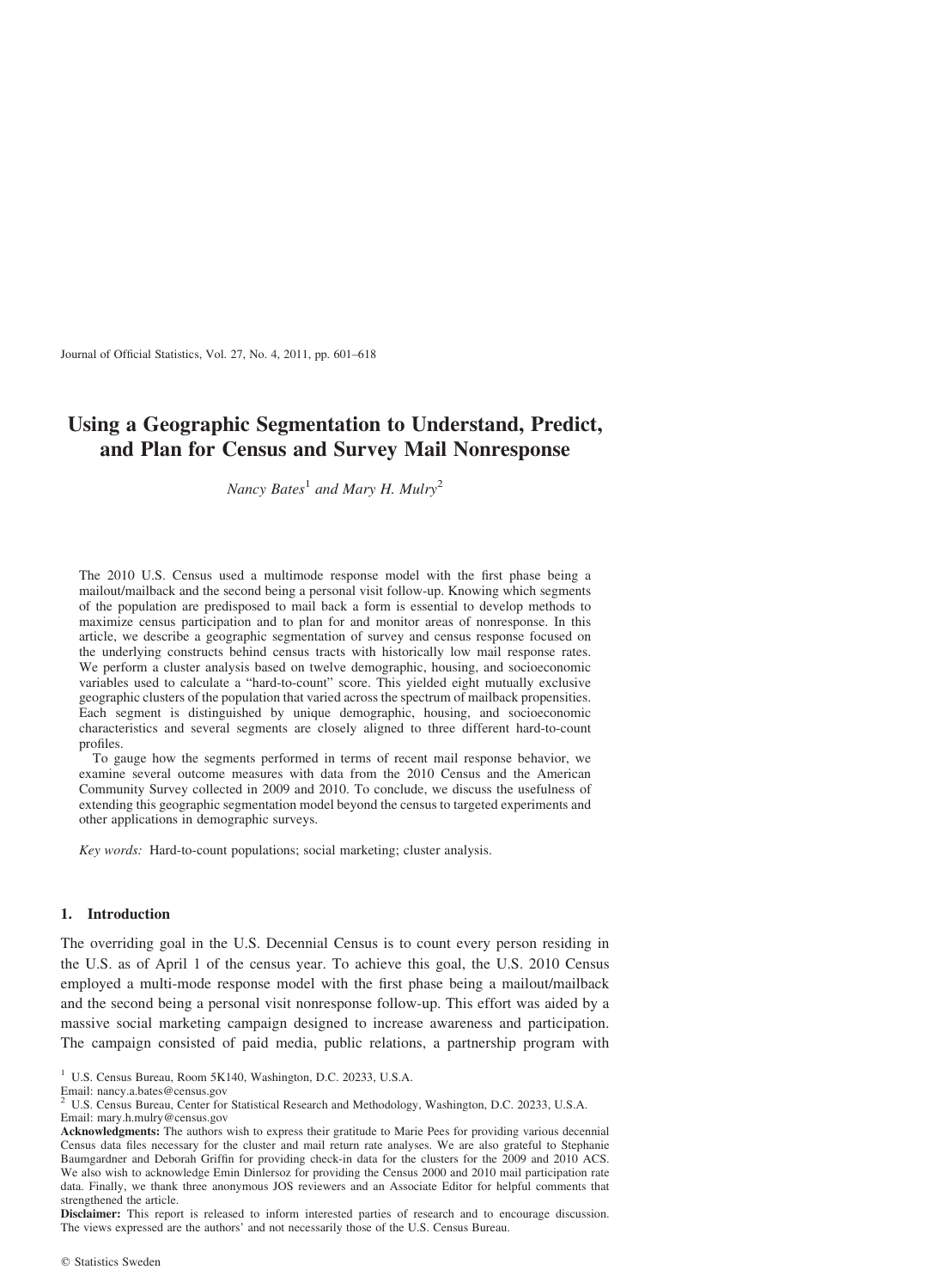national, state, and local community organizations, and a Census in Schools Program. The campaign was one of the most far-reaching social marketing campaigns ever conducted in the U.S. It included promotional materials and advertising produced in 28 languages and leveraged multiple media channels including television, radio, newsprint, and social and digital media. This effort was known as the 2010 Census Integrated Communication Program or ICP (see U.S. Census Bureau 2010).

As in the case of most social marketing campaigns, resources for the 2010 Census were limited and had to be allocated effectively to achieve the campaign goals and maximize return on investment. Because census mail returns are a much cheaper way to count households and also provide better quality data than data collected during personal visit follow-ups, maximizing mail returns was one of the primary 2010 Census campaign goals (see U.S. Census 1966 and Taeuber and Hansen 1964 for historical research on census "enumerator variability" and data quality compared to self-reports). To illustrate this point, the U.S. Census Bureau has estimated that a single percentage increase in mail returns translates to roughly 85 million dollars saved in personal follow-up costs (U.S. Census Bureau 2008).

A segmentation strategy is essential for social marketing and commonly cited as a first step when building public information campaigns (Rimal et al. 2009; Moss et al. 2009; U.S. Department of Health and Human Services 2005; Albrecht and Bryant 1996; Williams and Flora 1995; Fine 1980). It allows a campaign to know what populations need the message most, where to deliver the message, how to tailor the message, and what media channel is most effective to deliver the message. For example, if a population segment is primarily urban-dwellers who use a great deal of public transportation and speak English as a second language, the campaign might choose to develop non-English print advertisements displayed in out-of-home venues such as billboards, train stations and bus shelters.

The 2010 Census campaign was no exception – knowing which segments of the population are predisposed to mail back a form (and which are not) is essential to develop methods to maximize census participation and to plan for and monitor areas of nonresponse. One approach to build such a segmentation model is to leverage communitylevel socioeconomic and environmental indicators to understand the survey response process. For example, in an effort to evaluate nonresponse in a telephone survey, Johnson et al. (2006) used zip-code level indicators as a macro-level approach to predict survey participation, noncontacts, and refusals. Such an approach builds from the conceptual framework for survey cooperation described in Groves and Couper (1998) whereby the social environment and household(er) characteristics of the population are hypothesized to influence survey participation. Elements under these two constructs include economic conditions, neighborhood characteristics, household structure, and socio-demographic characteristics.

Our approach was to undertake a macro-level analysis in order to devise a comprehensive geographic-based population segmentation defined by unique demographic, housing, and socioeconomic variables. The end goal was to more fully focus on and understand why some areas are more or less predisposed to census and survey participation and, more importantly, how the 2010 campaign could leverage this knowledge to effectively target and plan 2010 Census campaign efforts.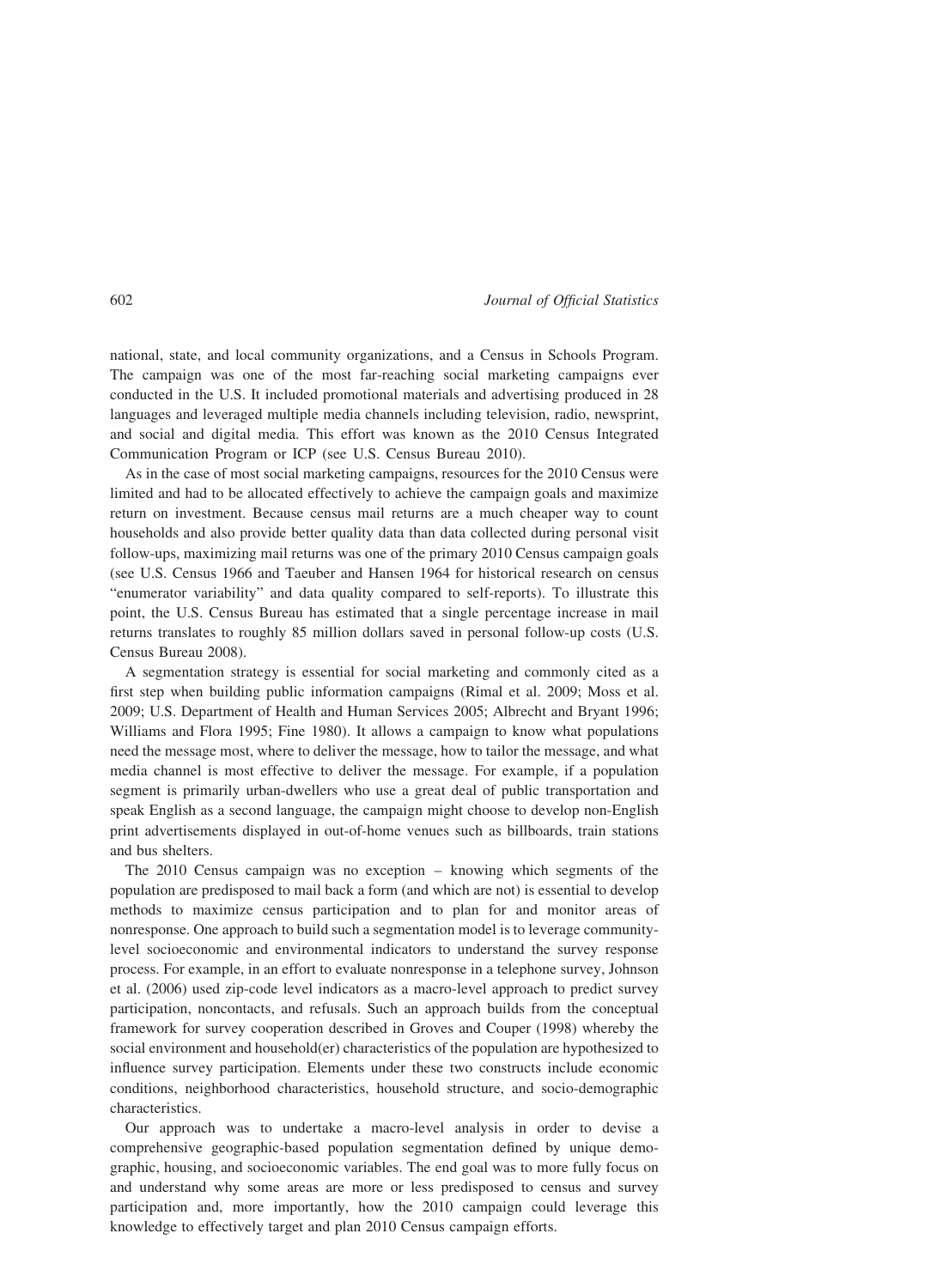#### 2. Data: The 2000 Planning Data Base (PDB)

To build the segmentation, we chose census tracts rather than households as our unit of analysis. Census tracts average about 4,000 inhabitants and are relatively permanent statistical subdivisions of a county. Tracts are designed to be relatively homogeneous units with respect to population characteristics, economic status, and living conditions. The first reason for selecting tracts was that, as described below, a tract-level database for the entire U.S. was available to us at the time of the study. Second, in the U.S., advertisers purchase broadcast media according to a geographic unit known as a designated market area or DMA. DMAs correspond to geographically clustered counties receiving the same broadcast signals. Consequently, since media purchases are not made at the household level, tracts as the segmentation unit facilitated understanding segment distributions at the DMA level, but were small enough to aid in planning field nonresponse follow-up.

The source of the data used in the analyses is the U.S. Census Bureau 2000 Planning Database (PDB) which is populated by the Census 2000 long form data. The PDB is a tractlevel database that is publicly available and contains a range of housing, demographic, and socioeconomic variables correlated with mail response (Bruce and Robinson 2006; Robinson et al. 2007). The 2000 PDB contains all tracts with population and housing units in the Census 2000 mailout/mailback universe. After excluding nonrepresentative tracts, our dataset for analysis contained 62,708 tracts within the 50 states. This PDB also contains the Census 2000 mail return rate for each tract. The mail return rate is defined as the percentage of occupied housing units eligible to receive a mail form that returned a form. This yielded a macro-level indicator of mail behavior by tract.

In addition to housing and socioeconomic indicators, the PDB also contains the "hard-tocount" (HTC) score (Bruce et al. 2001; Robinson et al. 2007). U.S. Census Bureau demographers developed this score after the 1990 Census as a way to profile census tracts according to mail response propensity (Bruce and Robinson 2003). The HTC score for each census tract is based on twelve variables highly correlated with census mail response and scores range from 0–132 for any given tract. The twelve variables that comprise the score are:

- $\bullet$  % vacant units
- % nonsingle family attached/detached units (density of housing units)
- % renter occupied units
- % units with  $> 1.5$  persons per room (crowding)
- $\bullet$  % nonspousal units
- $\bullet$  % units without phone
- % people below poverty level
- % units receiving public assistance
- $\bullet$  % people unemployed
- % linguistically isolated households
- $\bullet$  % moved within last year
- % adults without high school education.

Taken alone, HTC scores are effective to see *where* the difficult tracts are, that is, the tracts with low mail return rates relative to the national average in 2000. However, we were interested in the underlying constructs behind the tracts with below average mail return

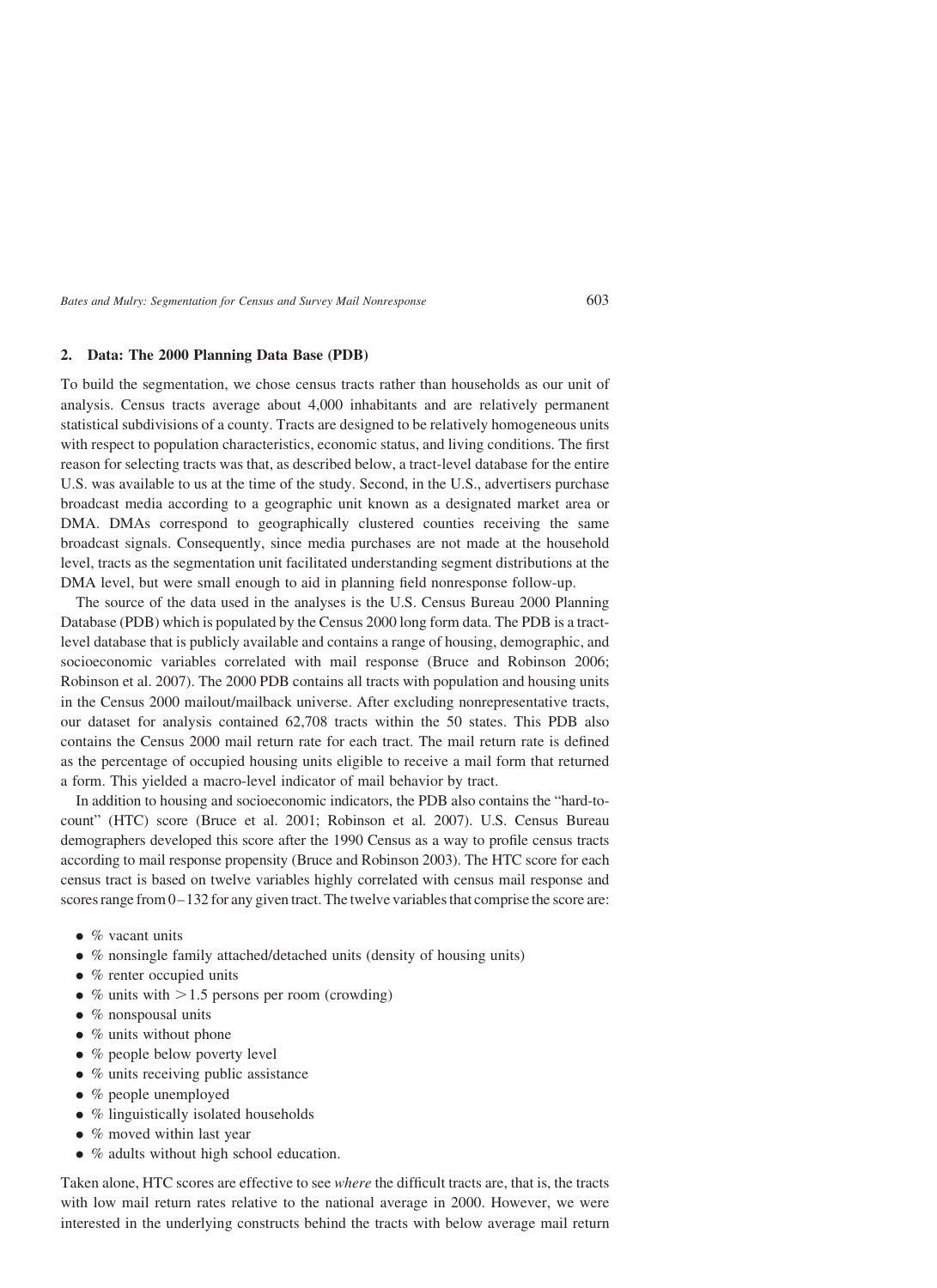rates. Consequently, we sought to uncover fundamental *differences* between HTC areas as a way to inform the campaign and better target messages, public relations activities, media, and advertising. A similar approach was applied by Lastovicka et al. (1987) to understand lifestyle segmentations in order to develop message content in an antidrinking-and-driving campaign.

#### 3. Cluster Analysis

# 3.1. Forming the Clusters

Using data from the 2000 PDB, we performed a cluster analysis. This grouped each and every tract into one of several mutually exclusive clusters creating a multidimensional classification typology reflecting different mailback propensities and categories of the twelve HTC variables. Our study used the SAS procedure FASTCLUS to perform a disjoint cluster analysis based on distances computed using the twelve hard-to-count score variables. The FASTCLUS procedure uses Euclidean distances so the cluster centers are based on least-squares estimation. The method is sometimes called the k-means model, since the cluster centers are the means of the observation assigned to each cluster.

The intent of the classification (Hartigan 2006) with the cluster analysis was to produce a segmentation that would aid the design and implementation of the 2010 Census ICP. We imposed several requirements on the cluster analysis. First, all clusters needed to be large enough to enable further study for purposes of the 2010 ICP in terms of media preferences, communication habits, response barriers, and 2010 Census motivators. Second, the clusters needed to be easily interpretable by those who were involved in implementing various aspects of the 2010 Census, such as staff in the field and in the communication program. Third, the clusters should be heterogeneous in terms of historical mail return rates and HTC scores. Since the mail return rate was not used in forming the clusters, a wide range would indicate the clusters captured a differentiation in the mail response behavior.

The decision to use all twelve variables in the cluster analysis, rather than a subset, leveraged earlier research when designing the HTC scores. Although a few pairs of the twelve variables had some correlation, no two of them measured exactly the same thing. The HTC scores better reflected the level of difficulty when the pairs of variables that had some correlation were both included. Also, our interests lay more with variables that described hard-to-count areas; thus we did not attempt to include variables describing easier-to-count areas (e.g., percent with college degrees).

We performed exploratory analysis specifying several different numbers of clusters but eventually settled on eight. In line with our goals, the choice of eight clusters produced clusters distinct enough that they could be logically named according to their differences from (and in some cases similarity to) one another. In three instances, pairs of clusters appear closely related to one another with homeownership/renter status as the distinguishing feature. This variable was deemed an important characteristic upon which to delineate segments since owner/renter status has historically proven to be a very strong predictor of Census mail participation and Census undercounts (Stackhouse and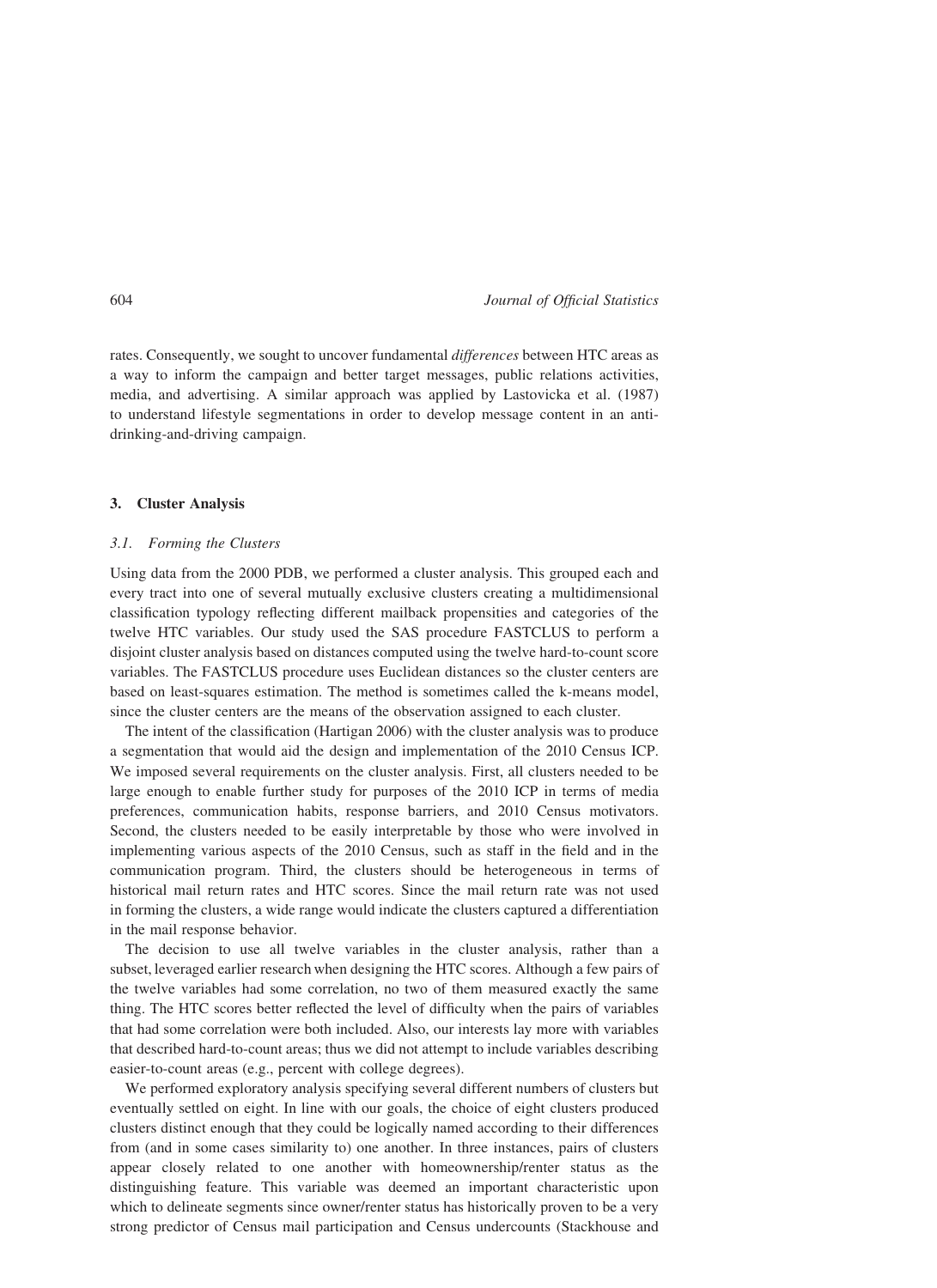| #              | Cluster name                                | Census 2000<br>mail return<br>rate | Total occupied housing<br>units |                |                     |
|----------------|---------------------------------------------|------------------------------------|---------------------------------|----------------|---------------------|
|                |                                             |                                    | Number<br>(in millions)         | Percent        | Number<br>of tracts |
| 1              | All around average I<br>(homeowner skewed)  | 77.3%                              | 36.5                            | 35             | 21,174              |
| 2              | All around average II<br>(renter skewed)    | 74.2%                              | 16.5                            | 16             | 8,957               |
| 3              | Econ. disadvantaged I<br>(homeowner skewed) | 66.5%                              | 6.6                             | 6              | 5,230               |
| $\overline{4}$ | Econ. disadvantaged II<br>(renter skewed)   | 58.0%                              | 3.0                             | 3              | 2,574               |
| 5              | Ethnic enclave I<br>(homeowner skewed)      | 69.8%                              | 3.4                             | 3              | 2,440               |
| 6              | Ethnic enclave II<br>(renter skewed)        | 63.6%                              | 2.5                             | $\overline{2}$ | 1,754               |
| 7              | Young/mobile/singles                        | 67.1%                              | 8.0                             | 8              | 4,073               |
| 8              | Advantaged homeowners                       | 83.2%                              | 26.8                            | 26             | 16,506              |
|                | Total                                       | 75.4%                              | 103.3                           | 100            | 62,708              |

Table 1. Mail Return Rate, Number of Tracts, and Occupied Housing Units by Cluster

(Source: Census 2000 Planning Database tract-level analyses).

Note: The mail return rate is the percentage of occupied housing units eligible to receive a mail form that returned a mail form.

Brady 2003; Word 1997; Hogan 1993). The largest of the eight groups represented 35% of all occupied housing units, the smallest only 2%.

Table 1 clearly illustrates that the clusters achieved the requirement of capturing the variation in mail return rates and shows where the low, medium, and high mail response tracts were located. In addition, each cluster had enough tracts to make further studies for the 2010 ICP feasible. The choice of eight clusters produced an R-squared of 0.72, indicating that the difference between groups captured by this solution is reasonable, particularly when the solution satisfies external validation by exhibiting differences in mail return rates (Sharma 1996). Other choices of the number of clusters did not satisfy all requirements for implementation.

Based on the means of the tract values (Bates and Mulry 2008a, Appendix B), the HTC scores, and other variables available in the PDB, the clusters were interpreted as follows:

#### 3.1.1. All Around Average I (Homeowner Skewed)

This group has the largest number of occupied housing units and had the second highest mail return rate in Census 2000 (77.3%). Tracts in this cluster are close to average on every one of the hard-to-count variables. Around 28% of the housing units are not single-family structures, only one-quarter are renters, and slightly less than half (45%) are in nonspousal households.

In this cluster, unemployment, poverty, education and mobility levels are all close to national averages. The tracts are fairly representative of the national average racial breakouts but have above-average percentage of non-Hispanic Whites (80%), slightly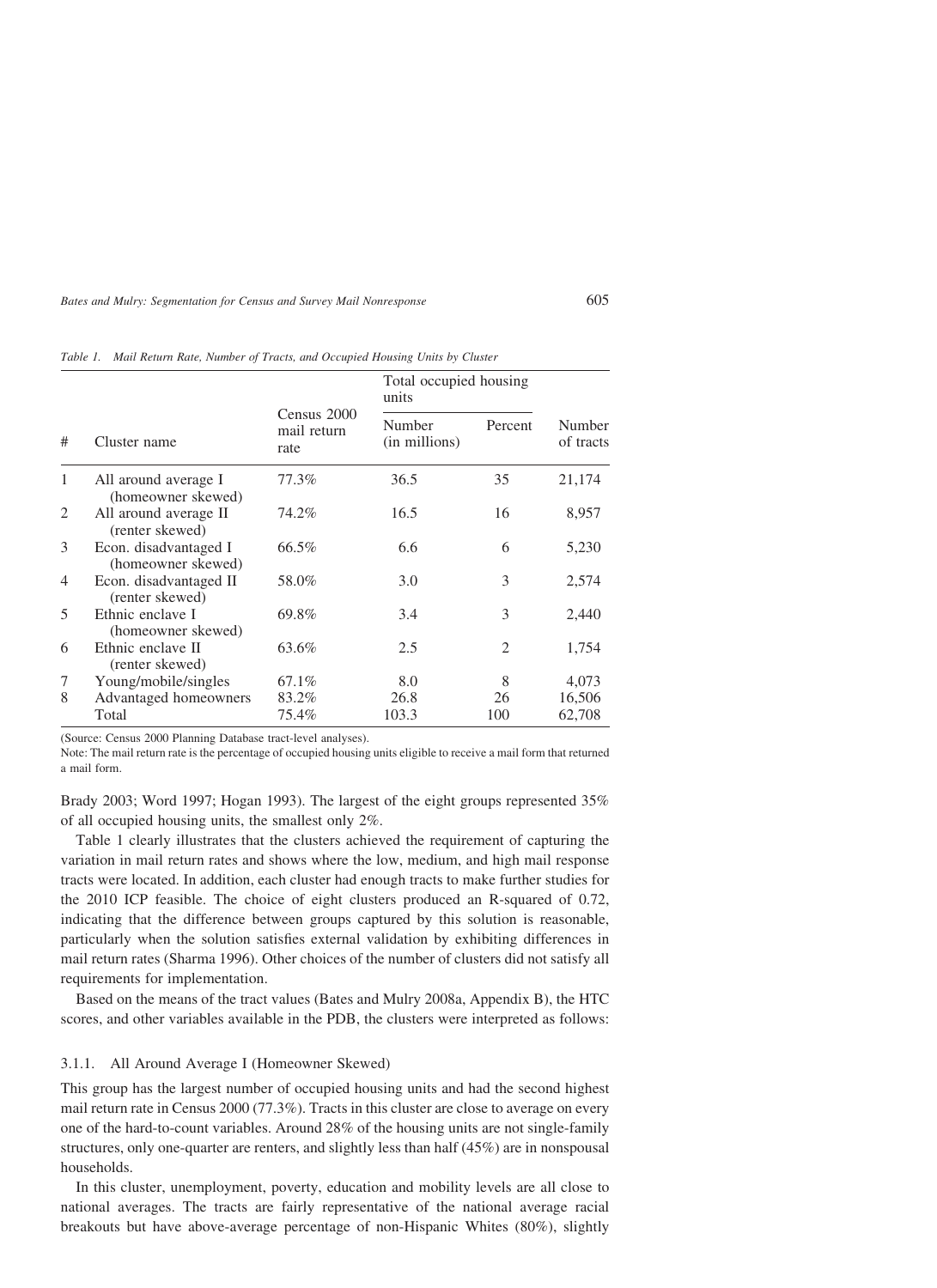below-average percentage of Blacks (9%), 2% Asian or Native Hawaiian/Pacific Islander (NHPI), and 1% American Indian/Alaska Native (AIAN). Tracts in this cluster contain about 7% Hispanics which is well below the national average. Around one-quarter of the population is under age 18 and about 15% are over 65. This group is the largest cluster, representing about 36.5 million occupied housing units (about 35% of the total). This cluster has the largest percentage of rural tracts (on average around 37% are rural).

# 3.1.2. All Around Average II (Renter Skewed)

Cluster 2 is also somewhat unremarkable and "average" on most of the hard-to-count variables. About the only distinguishing characteristic is an above-average number of households renting and in multi-units. This group of tracts is slightly more racially diverse than Cluster 1 (12% Black 11% Hispanic, and 69% non-Hispanic White) and is also much more urban and densely populated. Like Cluster 1, this group is relatively large (represents around 16% of all occupied housing units). Tracts in this cluster had close to average mail return rates in Census 2000 (74.2%).

# 3.1.3. Economically Disadvantaged I (Homeowner Skewed)

This cluster reflects households that are economically disadvantaged. One noticeable difference is that this cluster has fewer renters than Cluster 4 (less than half rent – 46%). Nonetheless, households in these tracts have a high percentage in poverty, receiving public assistance, and adults without a high school education. Above-average unemployment and nonspousal households are also characteristics of this cluster. Blacks comprise about onehalf (49%) of the population in these tracts – the second largest Black population next to Cluster 4. This cluster has above-average number of children (29% are younger than 18). This group represents about 6% of the total occupied housing units. The overwhelming majority of tracts in this cluster are urban (92% urban on average). This cluster had mail return rates in Census 2000 that were well below average (66.5%).

### 3.1.4. Economically Disadvantaged II (Renter Skewed)

The economically disadvantaged renter cluster had the lowest mail return rate of any group (58.0%). Close to three-quarters of the households in these tracts contain nonspousal renters in multi-units (especially  $10+$  units). These tracts also have the highest poverty, public assistance, and unemployment of any cluster. This cluster most closely resembles Cluster 3 but has far fewer homeowners (on average 81% of households are renters). Like Cluster 3, this group contains a higher-than-average percentage of Blacks  $(54%)$  but also has an above-average percentage of Hispanics  $(21%)$ . This cluster reflects the most urban of all clusters (99.9% urban on average). This cluster represents about 3% of the total occupied housing units.

#### 3.1.5. Ethnic Enclave I (Homeowner Skewed)

This cluster is characterized by above-average crowding and poverty, public assistance, unemployment and low education. However it also contains a below-average percentage of nonspousal households and above-average percentage of children. It looks most like Cluster 6, with the following differences: lower occurrence of linguistic isolation, lower mobility, higher homeownership, and fewer Asians. This cluster is also less urban and less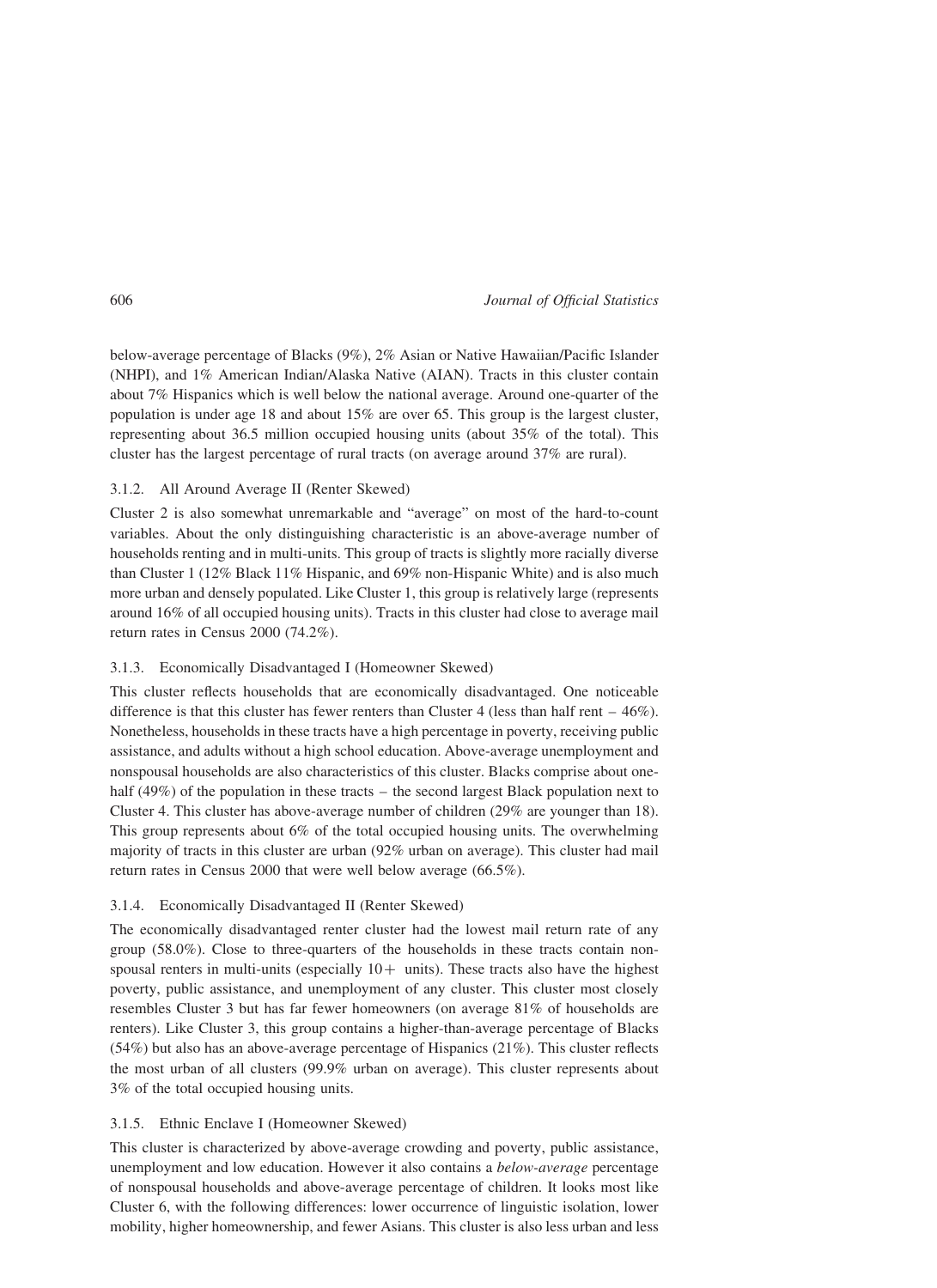densely populated than Cluster 6. This group is predominantly Hispanic (61%), with 24% non-Hispanic White, 8% Black, and 5% Asian or NHPI. Tracts in this cluster had belowaverage mail return rates (averaging 69.8%).

#### 3.1.6. Ethnic Enclave II (Renter Skewed)

Cluster 6 had the second lowest mail return rate at 63.6%. This cluster has above-average presence of children and is characterized by multi-unit structures with at least ten units. This group is exclusively urban, the most densely populated of clusters, and characterized by crowded housing. On average, half of the persons residing within this cluster lack highschool degrees. These tracts are predominantly composed of Hispanics (59%) and Asians (11%), with only 19% non-Hispanic White, 9% Black, and 1% AIAN.

This cluster contains tracts with high levels of linguistic isolation (on average, around 31%). In some tracts, this ranges as high as 79% of households where Spanish is spoken at home and no household member 14 or older speaks English very well. Likewise, other tracts have as high as 74% of households where an Asian/Pacific Islander language is spoken at home and no household member over 14 speaks English very well. This group is overwhelmingly renters (75%). It also has high rates of poverty, unemployment, and public assistance. This is the smallest of the eight clusters, representing only 2% of the total occupied housing units.

# 3.1.7. Single Unattached Mobiles

This cluster had a similar mail return rate as the economically disadvantaged homeowner skewed cluster but upon closer inspection looks very different. The overwhelming majority of households are nonspousal renters located in multi-units (especially structures with at least ten units). Persons residing in these tracts have higher than average education along with very high mobility. The tracts are densely populated and almost exclusively urban. These tracts have a below-average percentage of children (17%). This cluster has a relatively high percent of group quarters (4%), possibly reflecting college campuses. These tracts may include a disproportionate share of younger singles in school or just out of school and into the workforce for the first time. This cluster is racially diverse, with a slight majority non-Hispanic White (59%), followed by Blacks (17%) and an aboveaverage percentage Asian (7%). This group represents about 8% of the total occupied housing units.

# 3.1.8. Advantaged Homeowners

The tracts in Cluster 8 had the highest mail return rate (83.2%) in Census 2000. As such, these tracts have a very low percentage of renters, few multi-units structures, very low levels of poverty and unemployment, low mobility, and few nonspousal households. This cluster is indicative of stable homeowners who reside in spousal-households in single-unit houses, about one-quarter of which are located in nonurban areas. This group of tracts is the least racially diverse of all clusters, with 85% non-Hispanic White and only 4% Black, 5% Hispanic, 4% Asian or NHPI and less than 1% AIAN. It is also the least densely populated cluster as measured by population per square mile. This group is the second largest behind Cluster 1, reflecting 26% of the total occupied housing units.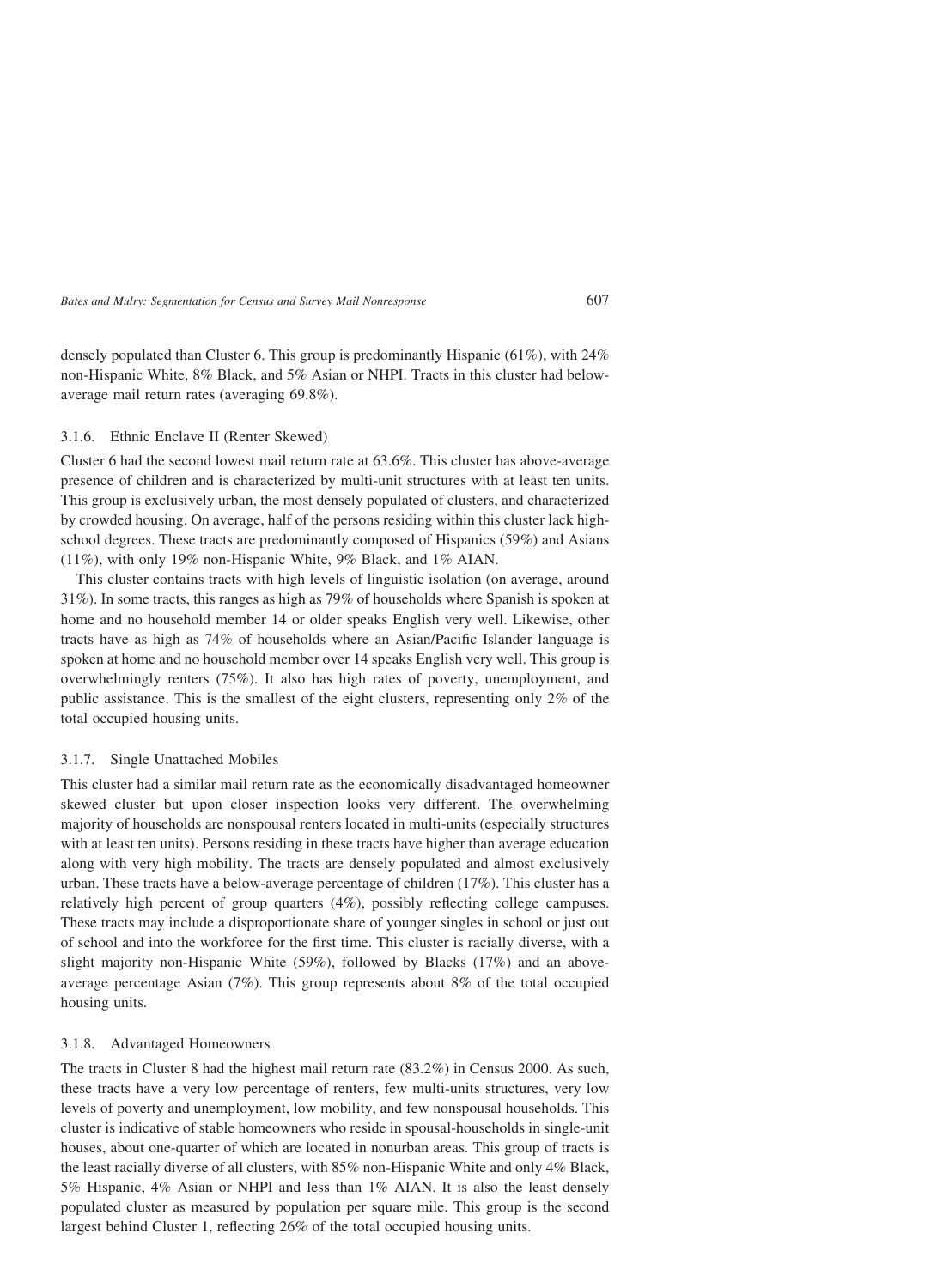To illustrate how certain segments tend to be concentrated throughout the U.S., we created a map of the eight clusters (not shown – see Bates and Mulry 2008b for color map). We found the advantaged homeowners were particularly noticeable in the Midwest and along the North Atlantic seaboard while clusters of the economically disadvantaged were apparent in the South along the Arkansas/Mississippi border. As might be expected, some of the ethnic enclave clusters could be seen in California, Arizona, New Mexico and Texas. From this illustration, it became apparent how the segmentation could be used to inform media buys across different DMAs. For example, the DMA that included the city of Boston, Massachusetts, skewed high on single unattached mobile tracts compared to the DMA that included Philadelphia, Pennsylvania, which in turn skewed more toward the economically disadvantaged than the Sacramento/Modesto/Stockton, California, DMA that skewed high on ethnic enclave segments.

In summary, the cluster analysis revealed eight segments, five of which had belowaverage mail return rates from the previous census and above-average HTC scores. Among these five, three distinct profiles emerged  $-$  (1) underserved clusters containing economically disadvantaged households, (2) clusters containing more densely populated ethnic minorities, and (3) a cluster that skewed toward unattached younger mobile singles. From these descriptions, one can begin to hypothesize the different reasons for lower response – for example, ethnic enclave segments contain newly arrived immigrants and thus likely have language barriers, unfamiliarity with the U.S. Census, and perhaps fear of government, especially among the undocumented. On the other hand, the segment containing the young, highly mobile population may also be unfamiliar with the census (having been too young to participate before), but may also be harder to contact because they are seldom at home. They may also be more likely to discard a mail form as they rarely use the postal mail as a means of communication, favoring mobile technologies such as cellular phones. This segmentation scheme served as the foundation for understanding the nuances between populations having traditionally low mailback rates and how the communication campaign could leverage these nuances to devise different strategies and interventions to engage them.

# 4. 2010 Census Mail Response by Cluster

The segments described above represented the framework for planning various aspects of the 2010 ICP, including the targeting and placement of paid media, the selection of media platforms, and the tailoring of messages (U.S. Census Bureau 2008). In this section, we track recent mailback data from the 2010 Census and the 2009 and 2010 American Community Survey (ACS) to assess the segmentation strategy. This allows us to validate the segmentation as a legitimate planning tool. For example, was the mail behavior of the clusters as expected? Were patterns of behavior similar or different in the context of a decennial census versus a national mail survey? Did the patterns hold across different geographic regions? The second reason for examining mailback outcome measures against the segments is to learn about aspects of the 2010 Census and how they worked among HTC populations. Was there evidence of the communications campaign having an impact in HTC populations?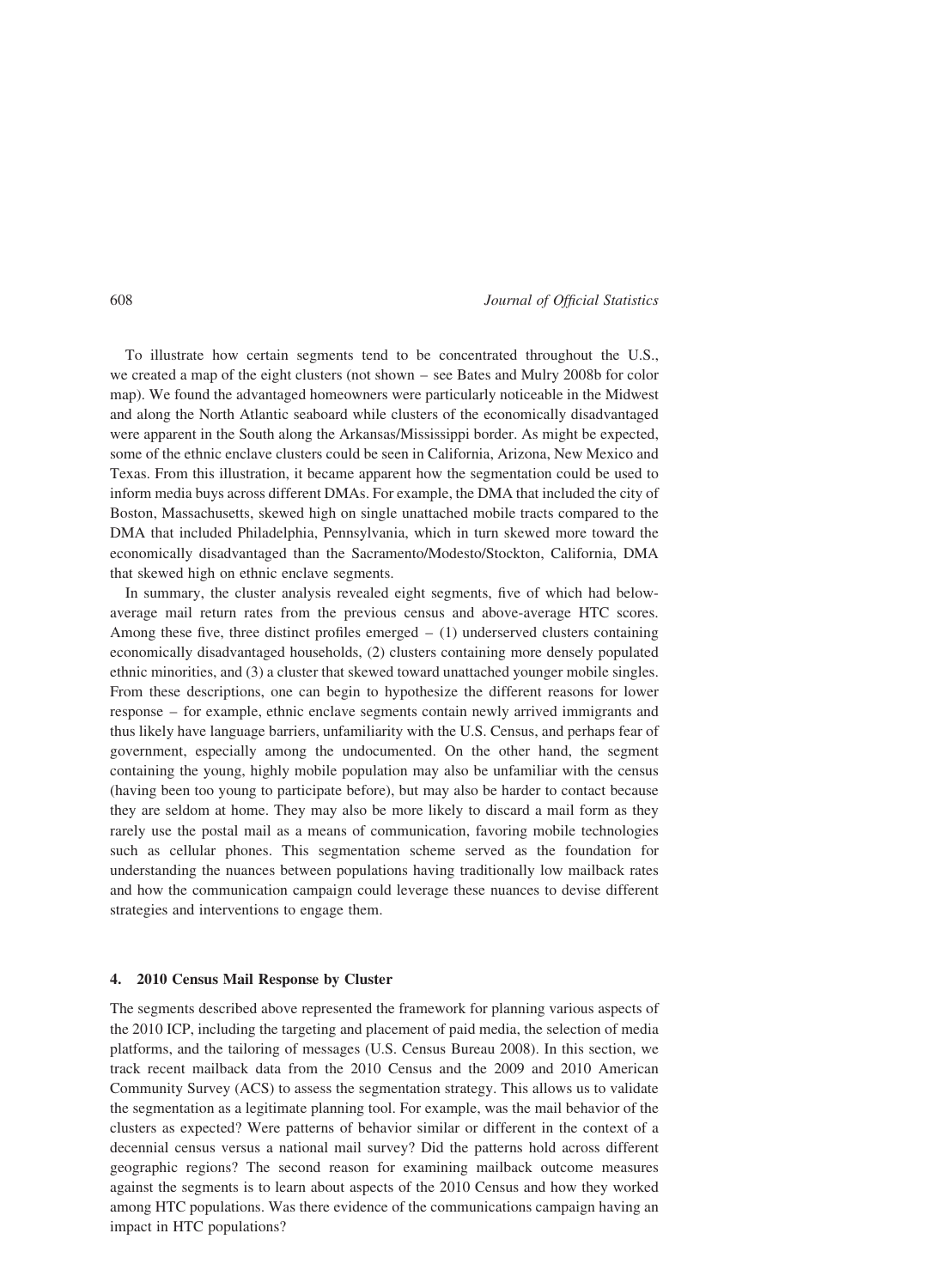

Fig. 1. Mail Participation Rates by Cluster U.S. Census 2000 vs Census 2010. (Source: U.S. Census Bureau Center for Economic Studies 2010 Census participation data files. Data as of April 19 in 2010 and April 18 in 2000, the date of first cut for personal visit follow-up in each census)

In Figure 1, we compare census mail participation by cluster for the 2000 versus 2010 Census. This determines how well the segmentation model held up ten years later. For this analysis we use the census mail participation rate. The numerator for the participation rate is the number of forms mailed back, while the denominator is the number of forms in the mailout universe *minus* forms returned to the post office as "undeliverable as addressed" (or UAAs). Participation rates were calculated for the whole population and used as a realtime tool during the 2010 Census to make operational decisions. For purposes of this analysis, we used April 19 as the cutoff date for mail returns. This was the first cutoff date for creating the personal visit nonresponse universe. The comparable cutoff date in 2000 was April 18. Participation rates reported here do not reflect official and final 2010 Census mail return rates.

The pattern of mail participation observed across the segments in the 2010 Census is extremely close to that observed ten years earlier. As expected, the advantaged homeowner cluster had the highest participation rate and the five HTC clusters had the lowest. This is an encouraging sign that the relative pattern of response for the geographic segmentation remained consistent across the two censuses. Despite population shifts in the clusters and possible changes in the propensity to respond across new and old residents, the geographic segmentation scheme still worked at a macro level ten years later to predict high, medium, and low mailback areas. Not only did the pattern remain stable but the Census 2010 rates were also very close to the Census 2000 rates. In all cases but one, mail participation across clusters was the same or only a few percentage points lower in 2010. The one exception was for the economically disadvantaged (renter skewed) segment which was one percentage point higher in 2010. By itself, this is a remarkable finding given the steady and growing decline in response to surveys over the last two decades (Atrostic et al. 2001; de Heer 1999).

To investigate if the pattern of response was consistent for clusters in different geographic areas, we examined mail participation rates by cluster for each of the twelve Census Regional Offices (ROs) shown in Table 2. Historically, mailback rates fluctuate by RO during the decennial census and in ongoing demographic surveys. Census 2010 was no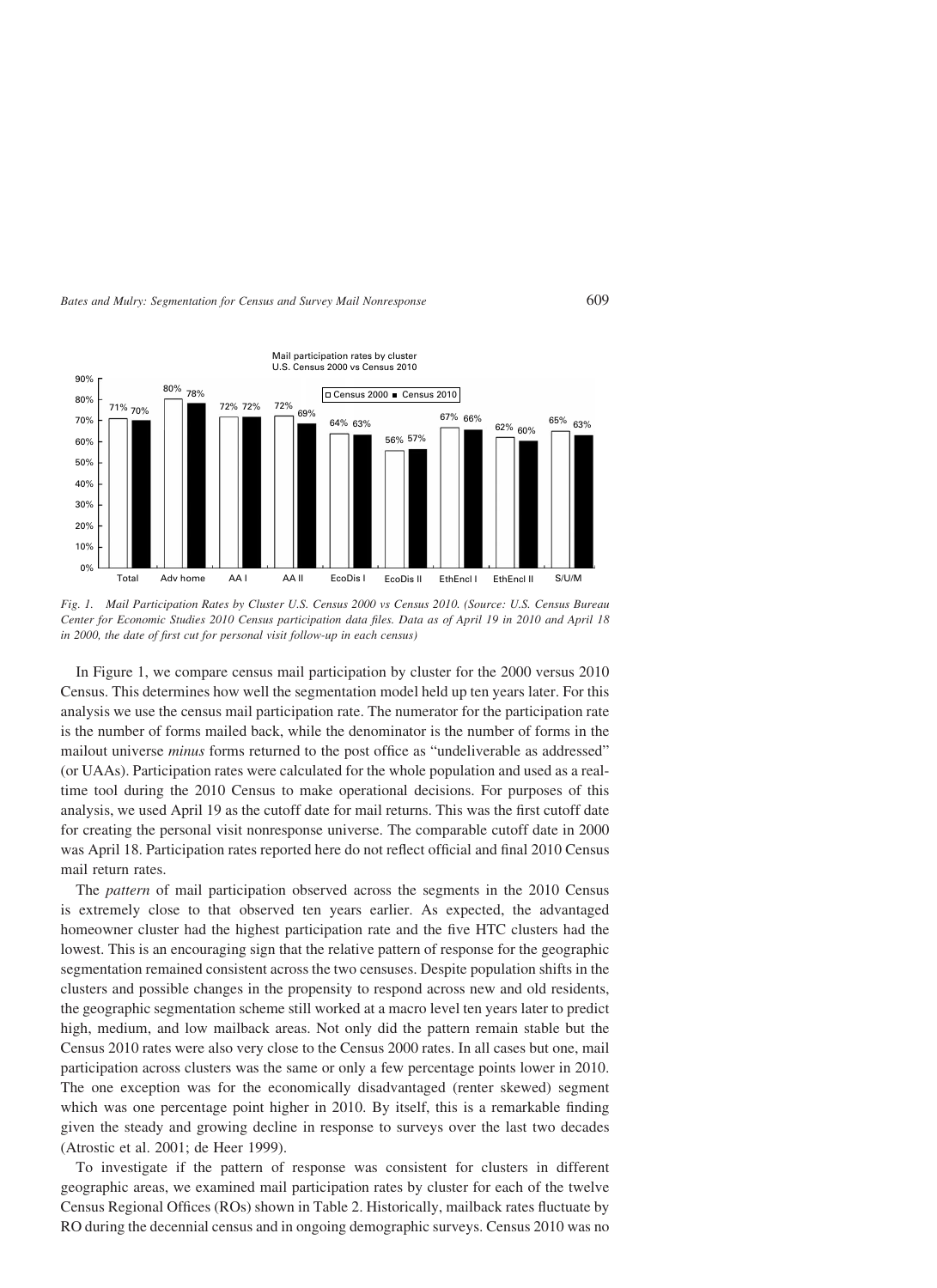610 Journal of Official Statistics

|            | Atlanta     |      | <b>Boston</b> |      | Charlotte    |      | Chicago     |      |
|------------|-------------|------|---------------|------|--------------|------|-------------|------|
| Cluster    | 2000        | 2010 | 2000          | 2010 | 2000         | 2010 | 2000        | 2010 |
| Adv Hmown  | 78.5        | 75.8 | 80.7          | 79.3 | 78.4         | 79.2 | 83.0        | 81.9 |
| AA I       | 67.7        | 70.5 | 73.6          | 73.8 | 66.7         | 74.6 | 79.8        | 77.3 |
| AA II      | 68.5        | 66.1 | 73.4          | 69.4 | 70.7         | 69.3 | 75.7        | 72.2 |
| EcoDis I   | 61.4        | 62.9 | 68.2          | 63.3 | 63.5         | 67.4 | 65.7        | 65.2 |
| EcoDis II  | 53.2        | 54.8 | 57.4          | 55.8 | 56.3         | 59.1 | 51.9        | 53.5 |
| EthEncl I  | 66.2        | 69.1 | 63.1          | 64.3 | 56.6         | 65.0 | 64.3        | 66.5 |
| EthEncl II | 64.6        | 67.0 | 54.2          | 54.3 | 64.0         | 63.2 | 50.9        | 53.4 |
| S/U/M      | 61.9        | 58.8 | 65.5          | 63.9 | 65.1         | 63.3 | 65.9        | 65.3 |
|            | Dallas      |      | Denver        |      | Detroit      |      | Kansas City |      |
| Cluster    | 2000        | 2010 | 2000          | 2010 | 2000         | 2010 | 2000        | 2010 |
| Adv Hmown  | 77.1        | 74.3 | 77.5          | 76.2 | 84.7         | 81.6 | 80.6        | 79.9 |
| AA I       | 65.5        | 66.4 | 70.5          | 67.9 | 76.5         | 74.1 | 72.7        | 70.6 |
| AA II      | 69.4        | 65.0 | 70.4          | 67.5 | 77.5         | 72.4 | 75.2        | 71.4 |
| EcoDis I   | 62.2        | 60.0 | 62.9          | 62.2 | 65.5         | 63.2 | 65.1        | 63.1 |
| EcoDis II  | 51.8        | 48.0 | 54.3          | 58.4 | 57.9         | 57.2 | 57.6        | 60.2 |
| EthEncl I  | 63.4        | 63.9 | 61.9          | 62.4 | 60.2         | 56.0 | 60.9        | 59.7 |
| EthEncl II | 55.3        | 57.4 | 56.2          | 58.9 | 51.1         | 52.1 | 62.3        | 63.3 |
| S/U/M      | 61.3        | 56.3 | 65.2          | 62.9 | 69.3         | 64.5 | 67.3        | 66.8 |
|            | Los Angeles |      | New York      |      | Philadelphia |      | Seattle     |      |
| Cluster    | 2000        | 2010 | 2000          | 2010 | 2000         | 2010 | 2000        | 2010 |
| Adv Hmown  | 80.5        | 74.8 | 80.3          | 74.8 | 81.1         | 80.0 | 79.9        | 77.3 |
| AA I       | 75.3        | 69.8 | 72.2          | 66.6 | 76.2         | 75.5 | 74.2        | 72.6 |
| AA II      | 73.7        | 67.9 | 65.9          | 61.9 | 74.4         | 71.4 | 73.1        | 70.4 |
| EcoDis I   | 68.9        | 65.3 | 52.4          | 51.4 | 61.6         | 61.8 | 66.6        | 66.1 |
| EcoDis II  | 62.2        | 59.2 | 55.4          | 56.8 | 57.0         | 59.0 | 56.6        | 58.9 |
| EthEncl I  | 72.5        | 68.2 | 53.6          | 51.7 | 60.6         | 64.6 | 69.0        | 67.7 |
| EthEncl II | 68.2        | 63.8 | 59.6          | 57.1 | 57.6         | 59.7 | 64.1        | 64.1 |
| S/UM       | 68.9        | 63.8 | 62.2          | 62.1 | 66.2         | 65.5 | 67.6        | 66.3 |

Table 2. Census mail participation rates in 2000 and 2010 by region by cluster

(Source: U.S. Census Bureau Center for Economic Studies 2010 Census participation data files dated April 19, 2010).

exception, with the highly urban and coastal ROs of Los Angeles and New York having lower mailback rates than, for example, the Midwest RO of Chicago. However, within each RO, the relative pattern for mail response across clusters was very similar in 2000 and 2010. The basic pattern between HTC clusters and easier to count clusters seen at the national level was replicated within the ROs with only a few exceptions. Advantaged homeowners had the highest participation rate in every RO in 2000 and 2010. The cluster with the lowest participation rate in every RO was either economically disadvantaged (renter skewed) or ethnic enclave (renter skewed). It is interesting to note that a few HTC clusters surpassed their mail participation rates of Census 2000. For example, in the Atlanta region, both the ethnic enclave segments had higher rates in 2010 than 2000, as did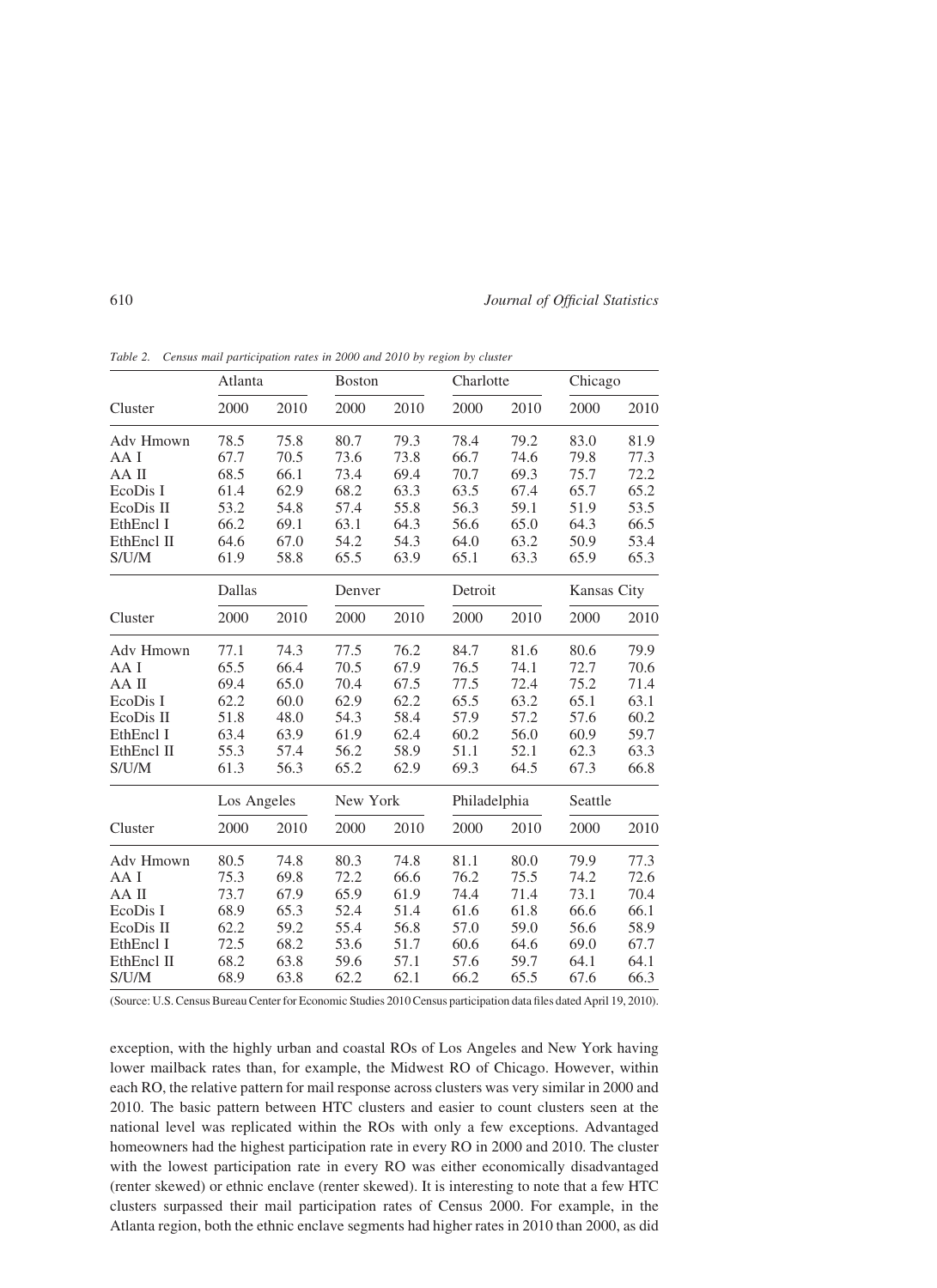the economically disadvantaged and ethnic enclave (homeowner skewed) clusters in the Charlotte region. Alternatively, a few HTC segments also underperformed compared to Census 2000, notably the single unattached mobile cluster in the Dallas region and both ethnic enclave clusters in the Los Angeles region. The presence of such nuanced differences within region points to using the segmentation scheme at a subnational level for further planning, refining, and predicting mail nonresponse.

# 5. The American Community Survey: Another Evaluation Tool

Fortunately, we have mail response results from a national demographic survey without the luxury of a massive communications campaign to use as a tool in further evaluating the geographic clusters and, in an indirect way, assessing the 2010 Census communications campaign. This survey is the U.S. Census Bureau's American Community Survey (ACS) (U.S. Census Bureau 2009). The ACS is conducted every month by the U.S. Census Bureau as a replacement for the decennial census "long form" used in previous censuses. A few days before the first day of each month, the ACS mails questionnaires to a sample of 250,000 housing unit addresses. The ACS employs a mail strategy that includes mailing a prenotice, the questionnaire, a reminder card, and a second questionnaire to addresses that did not return the initial questionnaire. This is a mail implementation strategy very similar to the one used in the 2010 Census. However, the ACS is a more burdensome data collection that requires about 45 minutes to complete (the 2010 Census took only ten minutes).

Table 3. March Panel ACS mail check-in rates in 2009 and 2010 by cluster

| Cluster     | Check-in<br>rate 2009 | Check-in<br>rate $2010$ | Change in<br>check-in rate | Percentage<br>change |
|-------------|-----------------------|-------------------------|----------------------------|----------------------|
| Adv H owner | 61.1                  | 64.7                    | 3.6                        | 5.9                  |
|             | (0.4)                 | (0.2)                   | (0.8)                      | (0.8)                |
| AA I        | 50.2                  | 54.5                    | 4.3                        | 8.6                  |
|             | (0.4)                 | (0.2)                   | (0.8)                      | (1.0)                |
| AA II       | 47.1                  | 53.4                    | 6.3                        | 13.3                 |
|             | (0.5)                 | (0.4)                   | (1.0)                      | (1.4)                |
| Eco Dis I   | 33.1                  | 39.1                    | 5.9                        | 18.0                 |
|             | (0.8)                 | (0.5)                   | (1.3)                      | (3.1)                |
| Eco Dis II  | 26.7                  | 34.3                    | 7.5                        | 28.2                 |
|             | (1.1)                 | (0.6)                   | (1.6)                      | (6.1)                |
| Eth Encl I  | 31.0                  | 36.4                    | 5.4                        | 17.4                 |
|             | (1.2)                 | (0.6)                   | (1.6)                      | (5.2)                |
| Eth Encl II | 24.4                  | 31.6                    | 7.2                        | 29.3                 |
|             | (1.2)                 | (0.6)                   | (1.6)                      | (6.6)                |
| S/U/M       | 42.5                  | 50.0                    | 6.5                        | 15.3                 |
|             | (0.8)                 | (0.4)                   | (1.2)                      | (2.4)                |
| Total       | 48.1                  | 53.2                    | 4.9                        | 10.3                 |
|             | (0.2)                 | (0.1)                   | (0.5)                      | (0.5)                |

Source: 2010 ACS Mail Check-in Final Control File.

Check-in rates and standard errors for 2009 and 2010 were calculated 90 days after forms were mailed. March mail responses were received in March, April, and May.

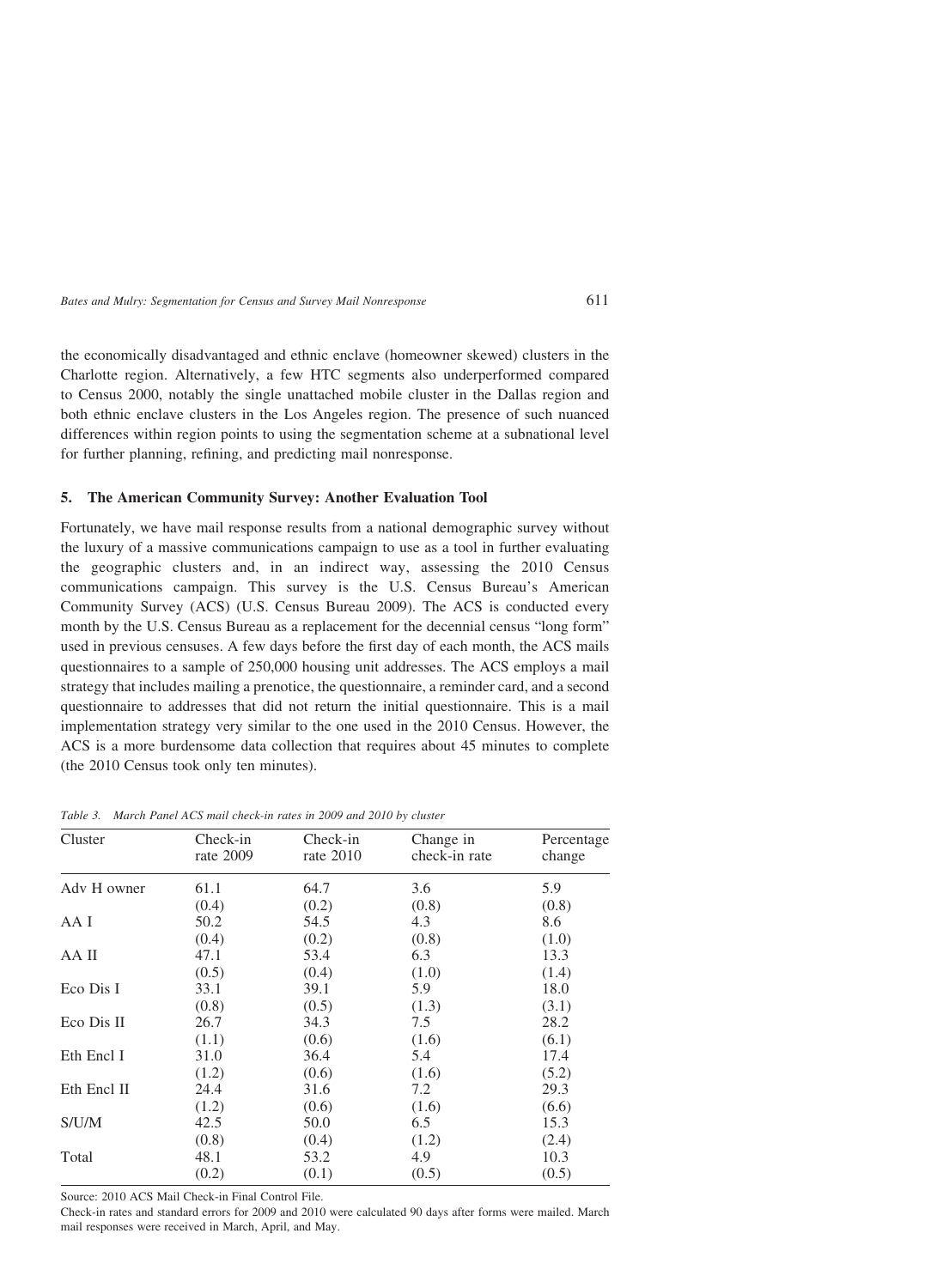612 Journal of Official Statistics

| Cluster     | Check-in<br>rate 2009 | Check-in<br>rate 2010 | Change in<br>check-in rate | Percentage<br>change |
|-------------|-----------------------|-----------------------|----------------------------|----------------------|
| Adv H owner | 59.8                  | 57.4                  | $-2.4$                     | $-4.1$               |
|             | (0.2)                 | (0.2)                 | (0.7)                      | (0.5)                |
| AA I        | 49.7                  | 47.9                  | $-1.7$                     | $-3.4$               |
|             | (0.2)                 | (0.2)                 | (0.7)                      | (0.6)                |
| AA II       | 47.0                  | 47.2                  | 0.2                        | 0.5                  |
|             | (0.3)                 | (0.3)                 | (0.8)                      | (0.9)                |
| Eco Dis I   | 32.9                  | 31.3                  | $-1.6$                     | $-4.8$               |
|             | (0.4)                 | (0.5)                 | (1.0)                      | (1.9)                |
| Eco Dis II  | 25.6                  | 24.5                  | $-1.0$                     | $-4.0$               |
|             | (0.5)                 | (0.6)                 | (1.1)                      | (2.8)                |
| Eth Encl I  | 29.0                  | 29.3                  | 0.2                        | 0.8                  |
|             | (0.5)                 | (0.5)                 | (1.2)                      | (2.6)                |
| Eth Encl II | 24.9                  | 25.9                  | 1.0                        | 4.0                  |
|             | (0.6)                 | (0.6)                 | (1.3)                      | (3.6)                |
| S/U/M       | 41.2                  | 42.8                  | 1.6                        | 3.8                  |
|             | (0.4)                 | (0.4)                 | (0.9)                      | (1.3)                |
| Total       | 47.3                  | 46.3                  | $-1.0$                     | $-2.1$               |
|             | (0.1)                 | (0.1)                 | (0.5)                      | (0.3)                |

Table 4. April Panel ACS mail check-in rates in 2009 and 2010 by cluster

Source: 2010 ACS Mail Check-in Report Final Control File.

Check-in rates and standard errors for 2009 and 2010 were calculated 90 days after forms were mailed. April mail responses were received in April, May, and June.

To understand the mail behavior of the clusters absent the decennial census environment, we purposely selected mail check-in rates from the March 2009 and April 2009 ACS – one year removed from the height of the 2010 Census communication activities. The mail check-in rate is defined as the ratio of addresses responding by mail to the total addresses in the mail out. In Column 1 of Tables 3 and 4 we present check-in rates for March and April 2009, respectively.

#### 5.1. ACS Mail Response by Cluster

The first column in Table 3 shows that the pattern of mailback behavior across clusters from the March 2009 ACS is very differentiated, with large gaps between some clusters. Clusters we expected to have a higher mail check-in rate indeed did so, and those expected to have below-average mail check-in performed accordingly also. For example, the economically disadvantaged (renter skewed) and ethnic enclave (renter skewed) clusters had similarly low mail check-in rates (27 and 24 percent, respectively) compared to the much higher performing cluster of advantaged homeowners (check-in rate of 61 percent). The same pattern of differentiation across the segments also appears in the April 2009 ACS check-in rates in the first column of Table 4.

Looking at the cluster mailback metrics from this perspective presents a different assessment of the segmentation scheme. The 2009 ACS reflects a survey without the benefit of a paid communications campaign, front page news stories, and widespread grassroots promotions. In short, it reflects mailback behavior from a much more "typical" demographic mail survey. Consequently, it provides validation that the segmentation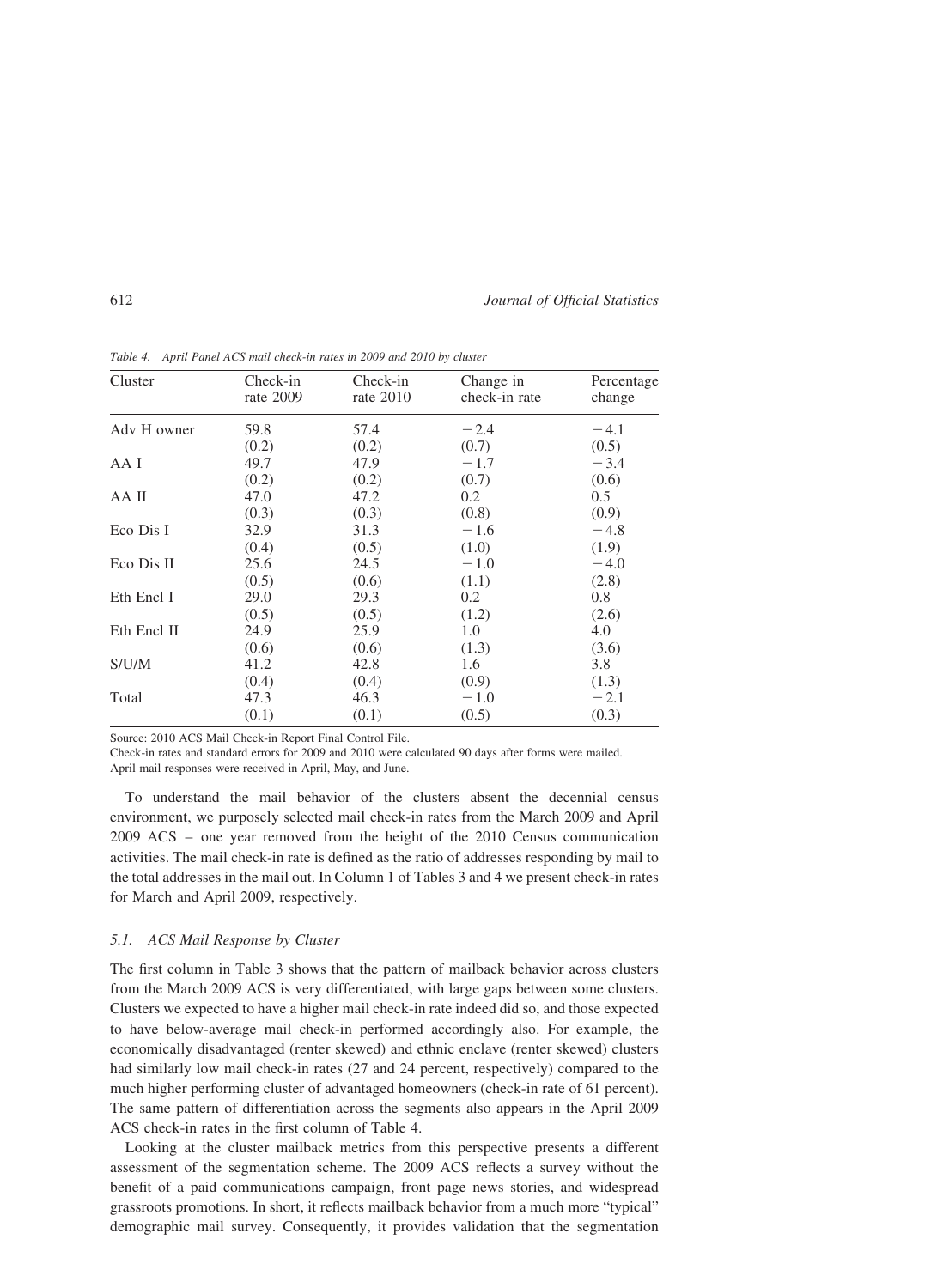scheme could be applied for purposes of planning for mail nonresponse in a national survey as well.

#### 5.2. Assessment of the 2010 Census Communications Campaign

We also used the geographic segmentation to obtain clues about the effect the 2010 Census communications campaign, particularly among HTC populations. Our outcome measure for this is a comparison of the ACS mail check-in rates for the March 2009 versus March 2010 sample panels, shown in Table 3. For both years, responses for the March panel were received in March, April, and May. March 2010 was the zenith of the 2010 ICP as paid advertising, earned media, and public relations events were occurring over many different media outlets and Census Day was April 1. By comparing to one year prior, we can compare mail response behavior with and without the census "environment" as an intervening variable. As such, it serves as a proxy for understanding the 2010 Census communications campaign's effect. We admit this is not a perfect assessment since the outcome measure is the ACS mailback and not the census form. However, recent cognitive studies on ACS materials indicate there is confusion between the decennial census and ACS forms – many respondents are not aware they are two different data collections (Schwede and Sorokin 2010). Additionally, in Census 2000 a "halo" or positive spillover effect was observed in mail check-in rates for the ACS around the time of the census. Consequently, we believe this comparison arguably still serves as a measure for the 2010 campaign's effect.

The change in the mail check-in rate between March 2009 and 2010 was 4.9 percentage points overall and ranged from 3.6 percent to 7.5 percentage points across the clusters. The five HTC clusters had the largest percentage increase, ranging from 15.3 to 29.3. The percentage increase in the three easier to count clusters ranged from 5.9 to 13.3. These findings are rather dramatic considering the ACS form is much more burdensome than the census and that the biggest increases were seen among the most difficult to enumerate populations.

The hypothesis that the census communications campaign had a positive effect is further supported by the mail check-in rates for the April panel (Table 4). (Data collection for this panel took place in April, May, and June.) Here we see a marked decline in check-in rates relative to the previous month's panel. During this time, the 2010 Census communications campaign was winding down and the number of advertisements and events publicizing the census greatly tapered off. Overall, the April panel mail check-in rate in 2010 was 1.0 percentage point lower than the mail check-rate in 2009. However, it is interesting to note that the pattern of a larger percentage increase in check-in rate seen in March 2010 still appears in April for both the ethnic enclave II and the single unattached mobile clusters, albeit at a lower level ranging from 3.8 percent to 4.0 percent. We hypothesize this may, in part, be a result of extra media buys late in the campaign (between March 29 and April 24). Some of these supplemental ads targeted young adults (age  $18-24$ ) via college newspapers, public service announcements on music television (MTV), and digital ads. Additionally, national television and spot radio and television ads were targeted to Englishdominant Hispanics. The decision to purchase additional ads was a product of the Rapid Response Program – an initiative aimed at targeting media to geographic areas with below-expected mail participation rates (DraftFCB 2011).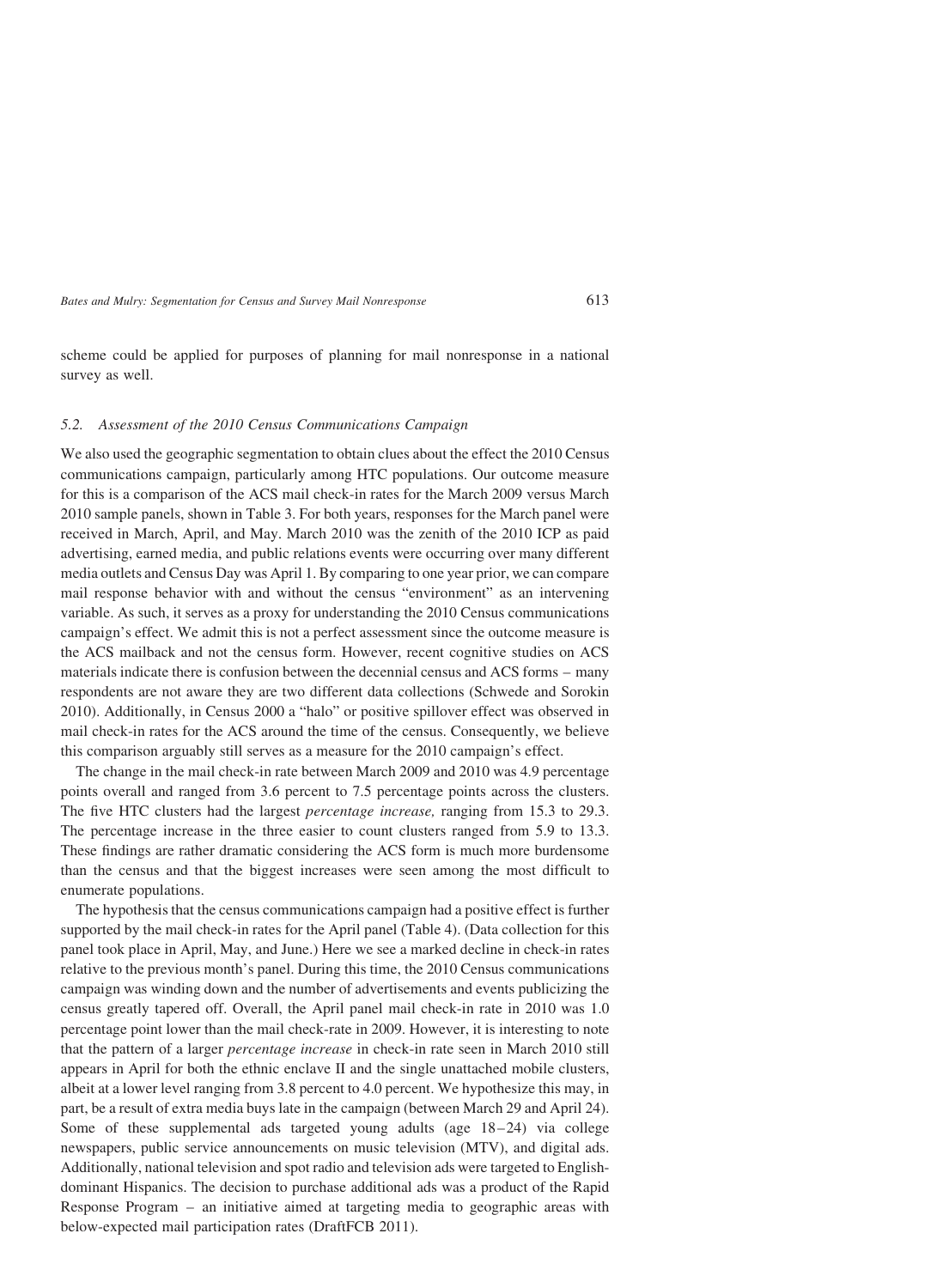#### 6. Other Applications

The robustness of the geographic segmentation in identifying the variation in mail participation rates in both the 2000 and 2010 Censuses, in both the 2009 and 2010 ACS, and across subnational regions implies there are other opportunities and applications in survey research beyond the 2010 ICP. One example is for defining strata for purposes of targeting HTC and other populations in ongoing demographic surveys. This is particularly effective when new information is brought to bear. For example, to further define the clusters, one might overlay the geographic segments with consumer marketing data, thereby introducing new variables such as psychographics and media consumption habits. Knowing a cluster's Internet access and usage would provide valuable insight into survey mode preferences when designing a multimode survey. Media preferences may also indicate in advance that special strategies are needed in some clusters more than in others. These strategies might include mailing bilingual questionnaires, mailing second questionnaires, and sending interviewers to follow up in person.

Such a merge was undertaken in preparation for the 2010 Census when the geographic clusters were merged with Mediamark Research Institute and Simmons data – two national consumer research surveys commonly used for marketing applications (Bates et al. 2008). Two experiments recently conducted by the U.S. Census Bureau leveraged information from the merge. One is the 2011 ACS Internet Test (Zelenak et al. 2010) which explores the use of the Internet as an alternative response mode. The experiment introduces different Internet response option treatments, with some emphasizing the mode and others not. Based on information about Internet access, use and preferences across the eight geographic segments, the experiment stratified the Internet response option among a sample of households in both the advantaged homeowner and single unattached mobile clusters.

Another example is the 2010 Census Quality Test (Hill et al. 2010). This study was a reinterview of 2010 Census respondents to investigate the potential for nonresponse bias and measurement error when providing an Internet response option. Like the ACS test, this experiment used the cluster scheme and knowledge about Internet use to determine an oversample of cases slated to receive a reinterview invitation via the Internet. These two experiments serve as examples of how the segmentation may be useful in improving the methodology for current demographic surveys.

# 7. Summary and Discussion

Using a tract-level cluster analysis, we uncovered eight mutually exclusive segments of the U.S. population. The data input for the analysis relied on twelve variables previously used by census demographers to calculate a decennial census hard to count (HTC) score. For each segment, we closely examined the housing characteristics along with socioeconomic and demographic characteristics. This information coupled with each segment's historical mailback rate and HTC score not only allowed us to pinpoint where tracts with low mail return rates tend to be located, but also helped differentiate why a tract may be more or less inclined to respond. For example, the biggest barriers to census participation in the ethnic enclave clusters may be low familiarity with the decennial census, language barriers, fear of government, and irregular/densely populated housing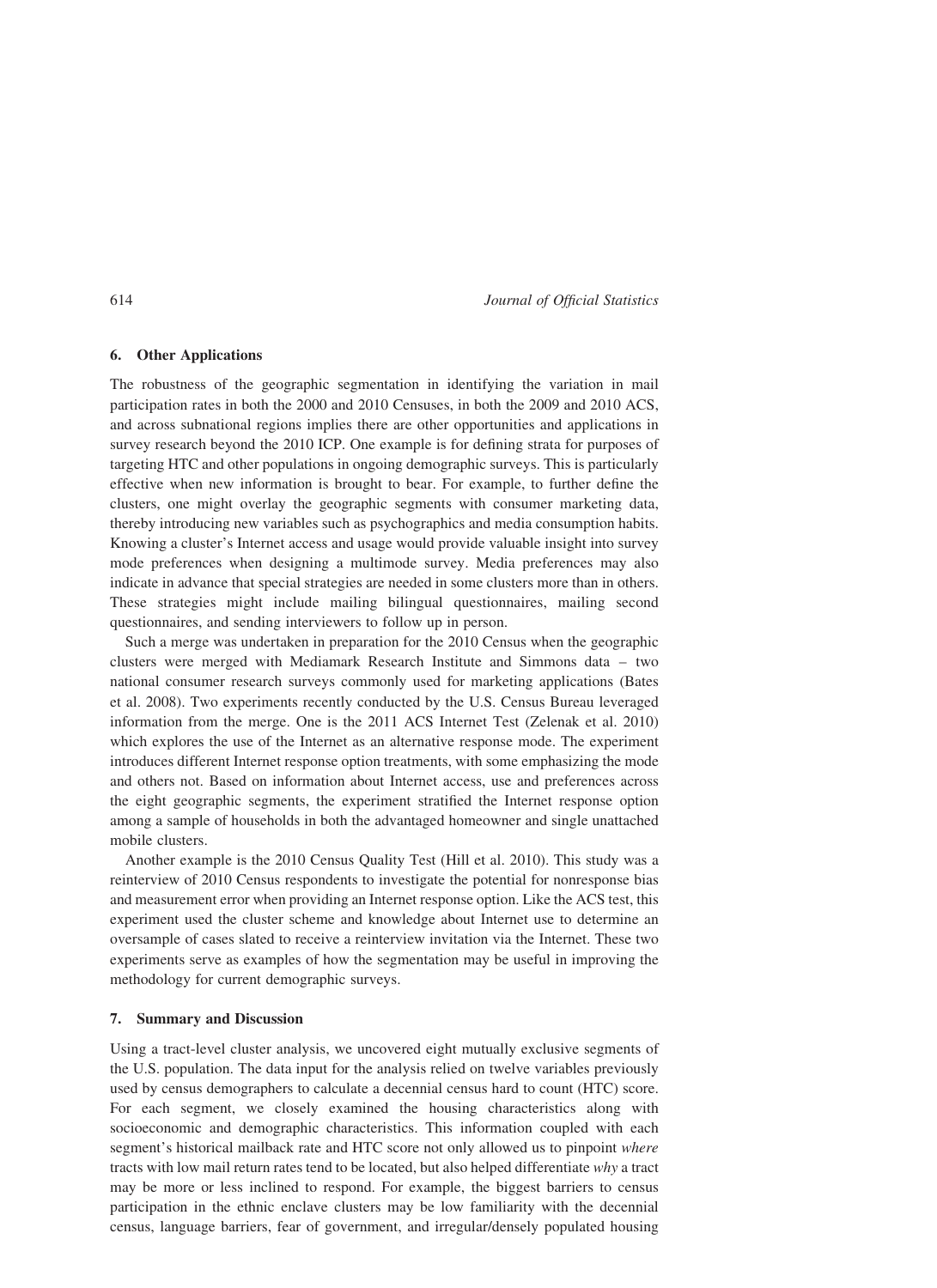units. Conversely, households located in the single unattached mobile cluster may be harder to count because of high noncontact rates and higher mobility (and like the ethnic enclaves, this cluster may also be unfamiliar with the census, because of never having participated before due to a younger age skew). This type of information is critical for survey managers who need to devise tailored methods for encouraging census and survey participation. For example, if managers know that a certain tract or DMA skews toward the single unattached mobile, they can expend more resources promoting the census through media channels such as college newspapers, movie theaters, digital media, and radio.

It is notable that the clusters mirror in many ways the "stair step" typology of household characteristics correlated with mail return documented by Word (1997). Word noted that in the 1990 U.S. Census, White, non-Hispanic owners in spousal households had the highest mailback rate while Hispanic renters in nonspousal households had the lowest mailback rate. In keeping with this typology, our highest mail return cluster (advantaged homeowners) had the highest percentage White population, lowest percentage renters, and lowest percent nonspousal households. In contrast, the cluster with the lowest mail return rate (economically disadvantaged renter skewed) had the lowest percentage Whites, highest percentage renters, and highest percentage nonspousal households.

It is also notable that two of our clusters (the economically disadvantaged) resemble the "concentrated disadvantage" community-level predictor noted by Johnson et al. (2006). This zip-code level predictor was negatively associated with telephone survey response just as our economically disadvantaged clusters were negatively associated with census mail response. Some of our other cluster characteristics, however, are in direct opposition to findings from the same study. For example, Johnson et al. (2006) found that "concentrated affluence" was also negatively associated with telephone survey response. But our study suggests that concentrated affluence is most pronounced in the Advantaged Homeowner cluster and this cluster consistently had the highest mail response rates in both the censuses and ACS. Perhaps some of this can be attributed to mode differences and the larger difference between a federal government data collection and a university-sponsored health survey. We are not certain but the discrepancy begs further inquiry.

Since the classification and construction of the clusters was based upon tract-level descriptors correlated with Census 2000 mail response, we were anxious to see how the segmentation would work to predict mail response levels in the 2010 Census, in a more recent demographic survey (the ACS), and as a way to measure the effect of the 2010 ICP. This was critical to validating the segmentation as a legitimate planning tool and source for targeting census communications and mail implementation strategies. For the 2010 Census, we found the national mail participation rate patterns by cluster to be identical to ten years prior. A similar (albeit much more pronounced) mail participation pattern was seen across clusters in the 2009 and 2010 ACS. Finally, we uncovered indirect evidence that the 2010 Census ICP was successful in motivating mail response, particularly among the HTC clusters.

We conclude by pointing out several important limitations. First, the data describing the tracts as well as the HTC scores and mail return rates were from the 2000 Census and thus seven years outdated when we constructed the segmentation. As a result, we suggest a repeat of the cluster analysis using tract data from the five-year ACS. This would refresh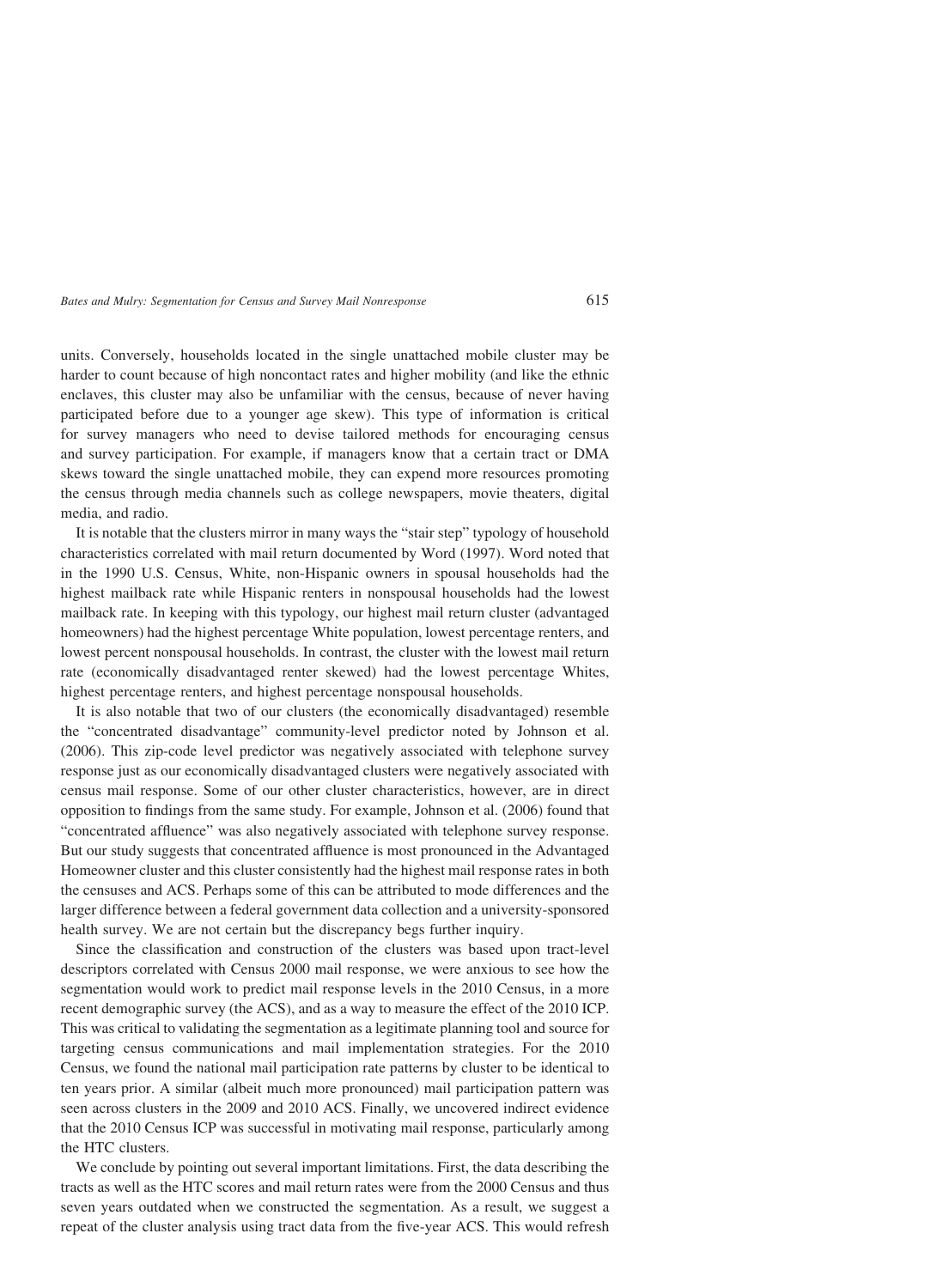the clusters with more current data and also introduce additional socioeconomic indicators to help define the clusters. It may be that new clusters will emerge while others fade away. We also encourage the exploration of appending auxiliary data to the clusters such as consumer research data.

A second limitation is our use of tracts as opposed to housing units as our units of analysis. Because we were interested in an audience segmentation that could specifically help inform a paid media campaign, tracts were the preferred units since broadcast media is purchased according to DMAs, not individual households. This approach is a macrolevel analysis that presumably loses some of the more nuanced understanding of who does and does not respond by mail. These limitations aside, we believe the segmentation can be used for purposes other than a social marketing campaign, for example to help design survey methodological experiments such as targeting HTC populations by defining test strata in mailout/mailback or multi-mode surveys.

### 8. References

- Albrecht, T.L. and Bryant, C. (1996). Advances in Segmentation Modeling for Health Communication and Social Marketing Campaigns. Journal of Health Communication,  $1,65 - 80.$
- Atrostic, B.K., Bates, N.A., Burt, G., and Silberstein, A. (2001). Nonresponse in U.S. Government Household Surveys: Consistent Measures, Recent Trends, and New Insights. Journal of Official Statistics, 17, 209– 226.
- Bates, N.A. and Mulry, M.H. (2008a). Segmenting the Population for the Census 2010 Integrated Communications Campaign U.S. Census Bureau, C2PO 2010 Census Integrated Communication Research Memorandum Series, No. 1, October 24. Available at http://2010.census.gov/partners/pdf/C2POMemoNo\_1\_10-24-08.pdf
- Bates, N.A. and Mulry, M.H. (2008b). Building a Segmentation Model to Target the 2010 Census Communications Campaign. Proceedings of the American Statistical Association, Section on Survey Methods Research. Available at http://www.amstat.org/ sections/SRMS/Proceedings/y2008/Files/bates.pdf
- Bates, N.A., Mulry, M.H., White, T., and Billia, D. (2008). Predicting Return on Investment across Population Segments in a Social Marketing Campaign. Proceedings of the Advertising Research Foundation (ARF), Re: Think. Advertising Research Foundation, New York, NY. Available at http//:2010.census.gov/partners/pdf/C2PO-MemoNo7.pdf
- Bruce, A. and Robinson, J.G. (2006). Tract-Level Planning Database with Census 2000 Data. U.S. Department of Commerce, U.S. Census Bureau: Washington, D.C. Available at http://www.census.gov/procur/www/2010communications/library.html
- Bruce, A. and Robinson, J.G. (2003). The Planning Database: Its Development and Use as an Effective Targeting Tool in Census 2000. Paper presented at the Annual Meeting of the Southern Demographic Association, October 23 – 25, Arlington, VA. Population Division. U.S. Census Bureau. Washington, DC.
- Bruce, A., Robinson, J.G., and Sanders, M.V. (2001). Hard-to-Count (HTC) Scores and Broad Demographic Groups Associated with Pattern of Response Rates in Census 2000.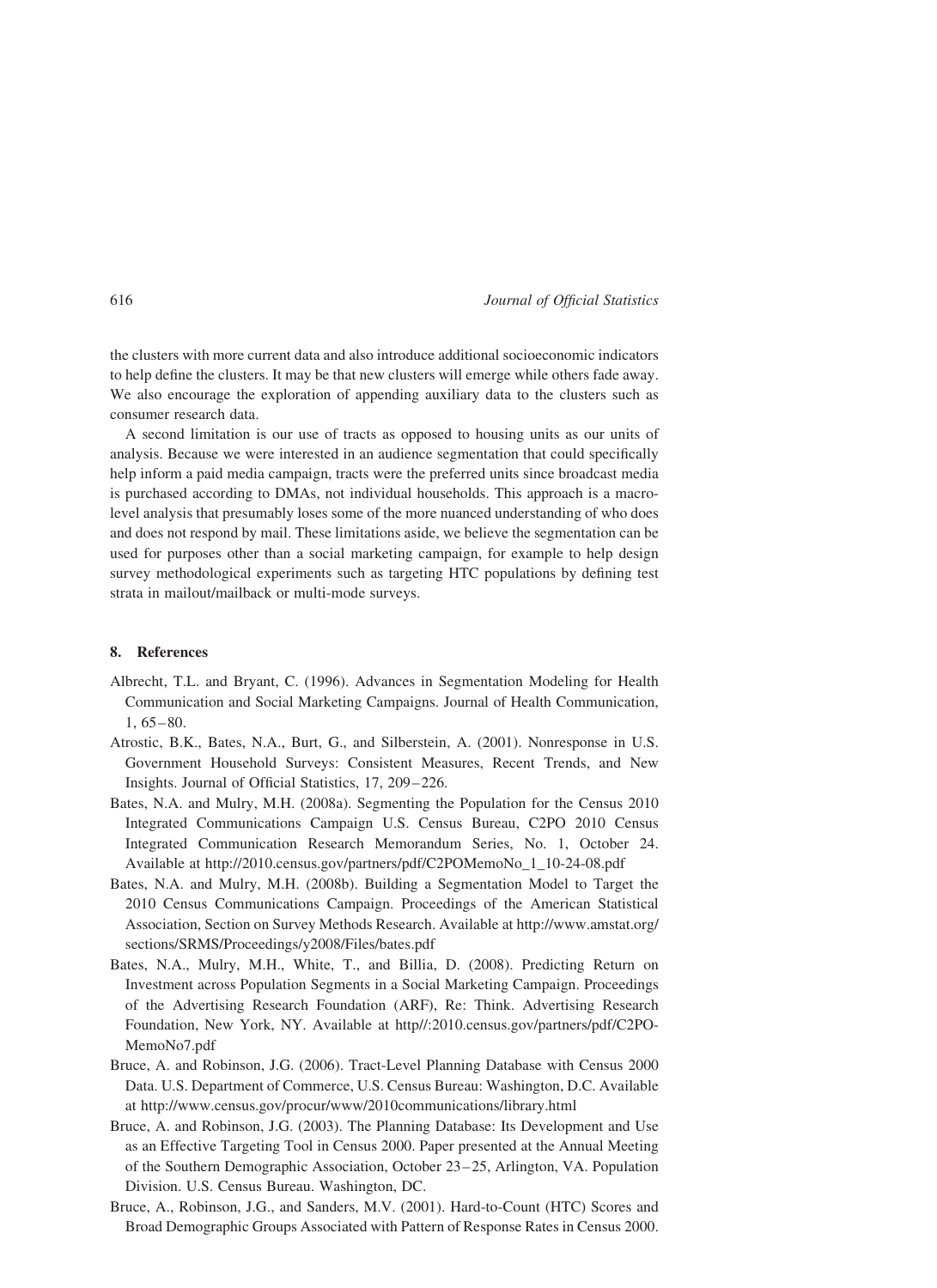Paper presented at the Annual Meeting of the American Statistical Association, August 5– 9, Atlanta, GA. Population Division. U.S. Census Bureau. Washington, DC.

- De Heer, W. (1999). International Response Trends: Results of an International Survey. Journal of Official Statistics, 15, 129– 142.
- DraftFCB (2011). 2010 Census Paid Media Post-Buy Analysis. Report to the U.S. Census Bureau, March. U.S. Census Bureau. Washington, D.C.
- Fine, S.H. (1980). Toward a Theory of Segmentation by Objectives in Social Marketing. The Journal of Consumer Research, 7, 1– 13.
- Groves, R.M. and Couper, M.P. (1998). Nonresponse in Household Interview Surveys. New York, NY: John Wiley & Sons, Inc.
- Hartigan, J.A. (2006). Classification. Encyclopedia of Statistical Science. New York, NY: John Wiley. & Sons, Inc.
- Hill, J., Reiser, C., and Bentley, M. (2010). Study Plan for the 2010 Census Quality Survey, DSSD 2010 Decennial Census Memorandum Series #O-B-24, September 14, U.S. Census Bureau.
- Hogan, H. (1993). The 1990 Post-Enumeration Survey: Operations and Results. Journal of the American Statistical Association, 88, 1047– 1060.
- Johnson, T.P., Cho, Y.I., Campbell, R.T., and Holbrook, A.L. (2006). Using Community-Level Correlates to Evaluate Nonresponse Effects in a Telephone Survey. Public Opinion Quarterly, 70, 704-719.
- Lastovika, J.L., Murry, J.P. Jr., Joachimsthaler, E.A., Gaurav Bhalla, G.B., and Scheurich, J. (1987). A Lifestyle Typology to Model Young Male Drinking and Driving. The Journal of Consumer Research, 14, 2. The University of Chicago Press, 257 –263.
- Moss, H.B., Kirby, S.D., and Donodeo, F. (2009). Characterizing and Reaching High-risk Drinkers Using Audience Aegmentation. Alcoholism: Clinical and Experimental Research, 33, 1336– 1345.
- Rimal, R.N., Brown, J., Mkandawire, G., Folda, L., Bose, K., and Creel, A.H. (2009). Audience Segmentation as a Social Marketing Tool in Health Promotion: Use of the Risk Perception Attitude Framework in HIV Prevention in Malawi. American Journal of Public Health, 99, 2224 –2229.
- Robinson, J.G., Johanson, C., and Bruce, A. (2007). The Planning Database: Decennial Data for Historical, Real-time, and Prospective Analysis. Paper presented at the 2007 Joint Statistical Meetings, Salt Lake City, UT. Population Division. U.S. Census Bureau. Washington, DC.
- Schwede, L. and Sorokin, A. (2010). Cognitive Testing Results for the ACS Field Flyer for Use in 2010: ACS Messaging Project Phase 3 Final Report. U.S. Census Bureau Study Series: Survey Methodology #2010-12. 10/30/10. Available at http://www.census.gov/ srd/www/byname.html#saalfeldalan
- Sharma, S. (1996). Applied Multivariate Techniques: John Wiley. & Sons, Inc.
- Stackhouse, H.F. and Brady, S. (2003). Census 2000 Mail Return Rates. Census 2000 Evaluation A.7.b. U.S. Census Bureau. Washington, DC. Available at http://www. census.gov/pred/www/rpts/A.7.b.pdf
- Taeuber, C. and Hansen, M. (1964). A Preliminary Evaluation of the 1960 Censuses of Population and Housing. Demography, 1, 1–14.